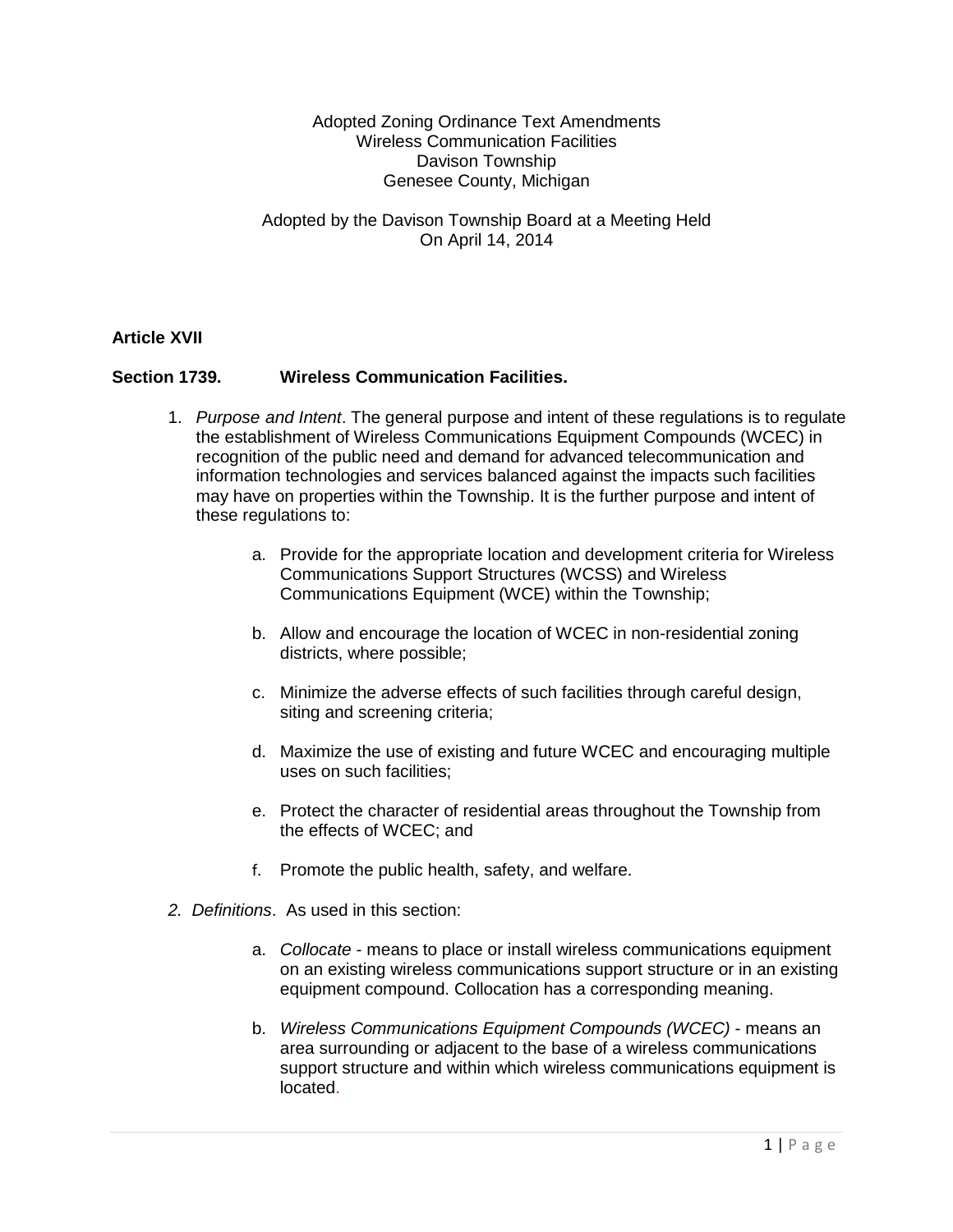- c. *Wireless Communications Equipment (WCE)* means the set of equipment and network components used in the providing of wireless communications services, including, but not limited to, antennas, transmitters, receivers, base stations, equipment shelters, cabinets, emergency generators, power supply cables, and coaxial and fiber optic cables, but excluding wireless communications support structures.
- d. *Wireless communications Support Structure (WCSS)* means a structure that is designed to support, or is capable of supporting, wireless communications equipment, including a monopole, self-supporting lattice tower, guyed tower, water tower, utility pole, or building.
- *3. Collocation of Wireless Communications Equipment (WCE).*
	- a. To encourage collocation and to minimize the number of WCEC within the Township, WCE shall be considered a permitted use and not subject to local zoning approval by the Township when all of the following criteria are met:
		- 1) The WCE will be collocated on an existing WCSS or an existing equipment compound.
		- 2) The existing WCSS or existing equipment compound is in compliance with local zoning requirements or received prior approval by the Township.
		- 3) The proposed collocation will not:
			- a. Increase the overall height of the WCSS by more than 20 feet or 10% of its original height, whichever is greater.
			- b. Increase the width of the WCSS by more than the minimum necessary to permit co-location.
			- c. Increase the area of the existing equipment compound to greater than 2,500 square feet.
		- 4) The proposed collocation complies with the terms and conditions of any previous final approval of the WCSS or equipment compound by the Township.
- *4. The installation of a Wireless Communication Equipment (WCE) not part of a proposed collocation activity.*
	- a. The installation of a new WCE not part of a proposed collocation activity shall comply with the following provisions:
		- 1) WCE shall require no personnel on the premises except as is necessary for maintenance and repair of the WCE and/or supporting, WCSS.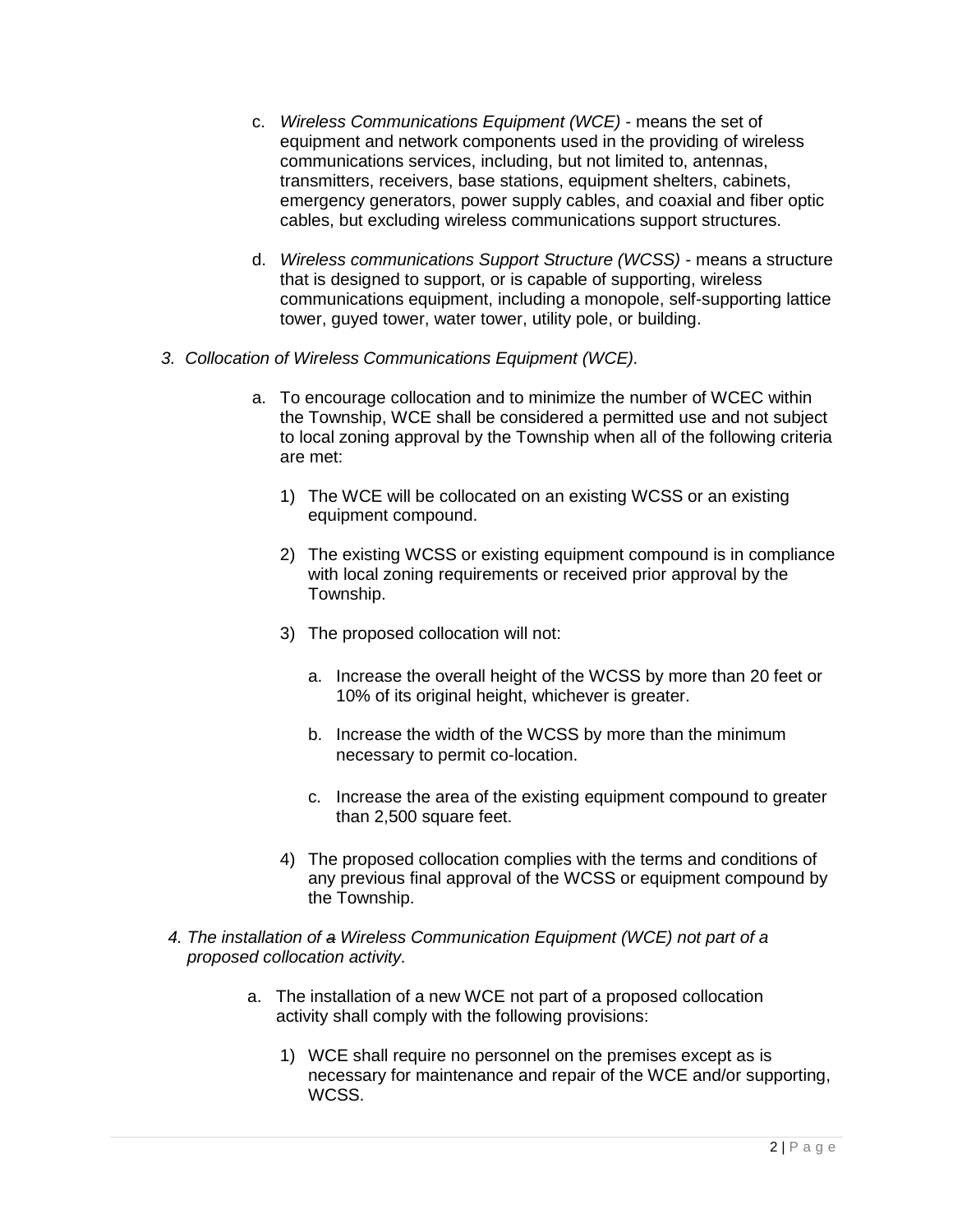- 2) Equipment shelters, cabinets and similar structures which are part of a WCEC shall not be greater than 15 feet in height and shall meet all requirements for accessory buildings specified under Article XVII, Section 1705 of the Davison Township Zoning Ordinance.
- 3) A WCE shall not be permitted on any site occupied by a single family dwelling unit except in agricultural areas.
- 4) All WCE shall be designed to blend into or meet the aesthetic character of the principal (primary) structure where reasonably practical, taking into consideration the location of the WCE and its visibility and distance from the right-of-way and neighboring uses.
- 5) WCE proposed to be located on a historic landmark or in a designated historic district may be denied if the WCE would visually detract from the historic character of the historic landmark or district.
- 6) This section shall not exempt the applicant from such other government review and permitting procedures (i.e., FCC, FAA, etc.).
- 5. Wireless Communications Equipment (WCE) approval process.
	- a. WCE installations that are part of a proposed collocation activity that meet the requirements of subsection 3a1 and subsection 3a2 above, but do not meet the requirements of subsection 3a3 or subsection 3a4 above, shall be subject to special condition use permit approval procedures outlined in Article XIX; however, the Township Building Official shall determine that the special condition use permit application is administratively complete within 14 business days of its receipt. The Township Board, upon receipt of the findings and recommendation of the Township Planning Commission, shall also approve or deny the application not more than 60 days after the application is considered to be administratively complete.
	- b. WCE installations that are part of a proposed collocation activity and which also fully meet the requirements of subsection 3a shall be considered a permitted use of property and not subject to special condition use procedures or any other zoning approval by the Township. Plans for such installation shall be administratively reviewed by the Township Building Official to verify compliance with such requirements. The Township Building Official shall complete his or her administrative review of the proposed installation plans within 14 business days of his or her receipt of such plans.
	- c. The installation of a new WCE not part of a proposed collocation activity meeting the requirements of subsection 4a above shall be considered to be a permitted use of property not subject to special condition use permit approval. The Township Building Official shall determine that the application for approval is administratively complete within 14 business days of its receipt. The Township Building Official shall approve or deny the application not more than 60 days after the application is considered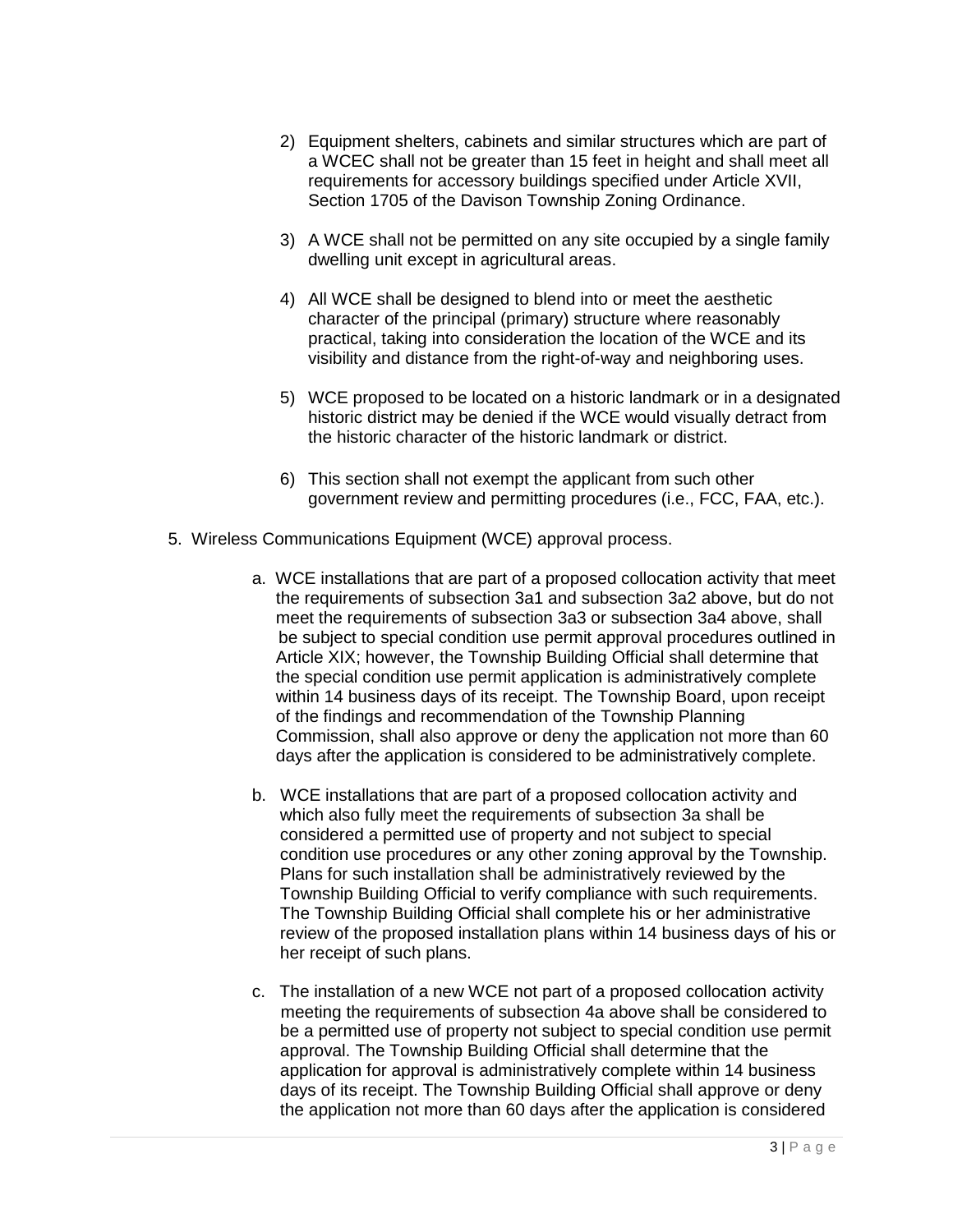to be administratively complete. Such review by the Township Building Official shall be without notice.

- *6. Establishment of a New Wireless Communication Equipment Compound (WCEC).*
	- a. A newly established WCEC shall meet the following General criteria and submittal requirements:
		- 1) All WCEC shall be constructed in compliance with all applicable construction codes, which include the Electronic Industries Association/Telecommunications Industry Association (EIA/TIA) Structural Standards of Steel Antenna Towers and Antenna Supporting Structures.
		- 2) The WCEC shall comply with all applicable Federal Aviation Administration (FAA) requirements.
		- 3) The WCEC shall not be used for commercial advertising purposes and shall not contain any signage except signage which shall show the identity of the service provider, emergency telephone numbers, and/or FAA or FCC signage requirements.
		- 4) The WCEC may be located on a zoning lot containing other principal uses. The WCEC may be located within an area smaller than the minimum lot size of the applicable zoning district provided the zoning lot complies with the applicable minimum lot size for the existing principal use or is a legal nonconforming or grandfathered lot. The area within which the WCEC is located shall be the area subject to the requirements of this subsection, rather than the entire zoning lot, unless otherwise provided herein.
		- 5) The WCEC shall meet all requirements of the zoning district in which it is located which are not inconsistent with this subsection. Minimum yard requirements shall be measured from the boundary of the zoning lot to the closest portion of the WCEC.
		- 6) The WCEC shall have a landscaped buffer so that the base of the WCSS and WCE shall be screened from any right-of-way, neighboring residential use, or neighboring residential zoning district. Such landscaped buffer shall be placed on the site in a manner which will maximize the aesthetic and environmental benefits, while at the same time providing the visual buffer required herein. Such landscaped buffer shall consist of hedges planted leaf to leaf which shall reach a height of not less than six feet at maturity and conifer trees planted on 15-foot centers along the approved buffer of a species approved by the Township Building Official unless safety requirements of the principal use requires otherwise (i.e., utility substations).
		- 7) The application shall contain information showing the geographic search area within which the proposed WCEC must be located and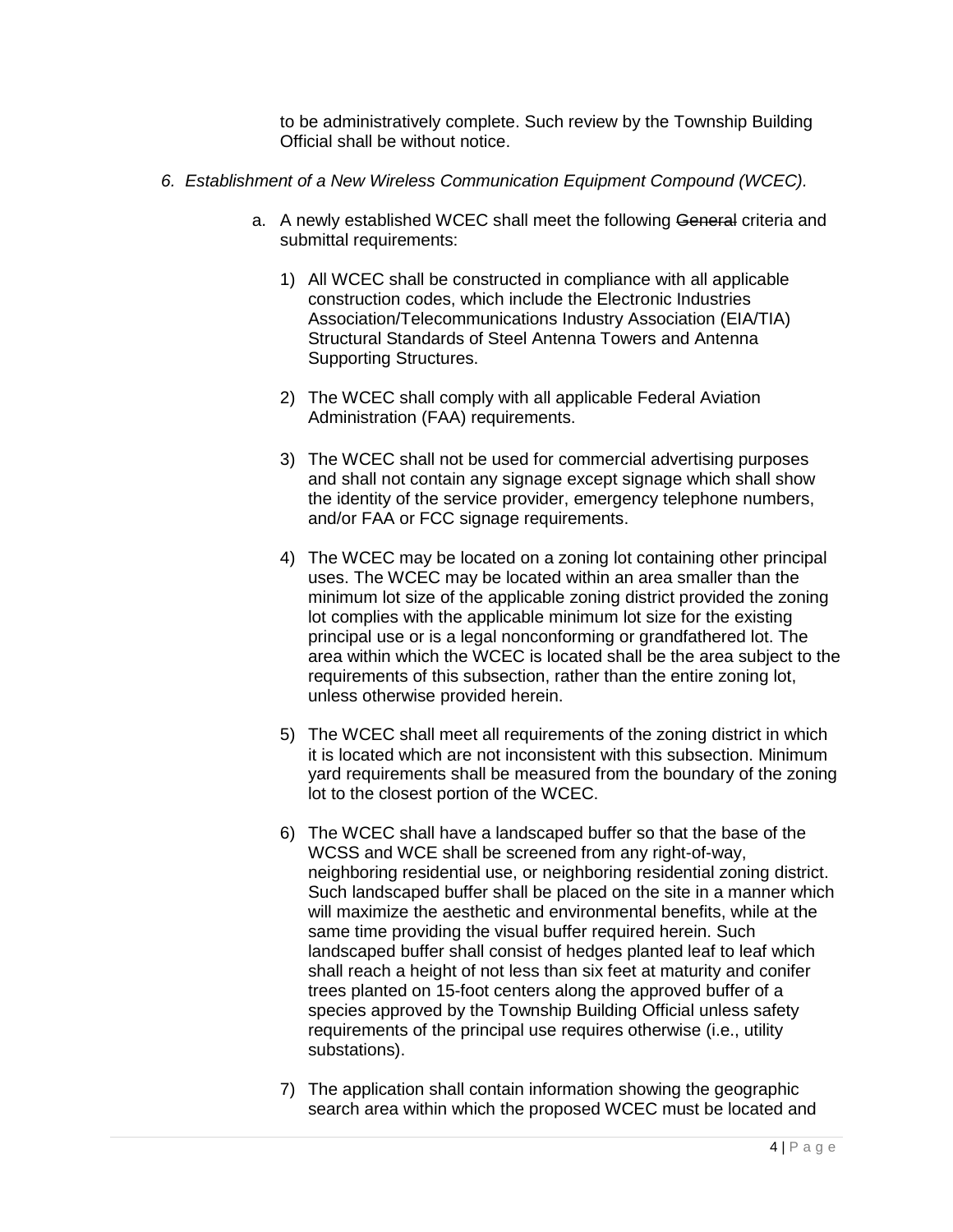shall also provide locations of all structures of similar height to the WCSS (proposed to be located within the WCEC) within the search area.

- 8) If collocation is not part of the application, then the applicant must demonstrate in the application as to why collocation is not possible a practical alternative.
- 9) A site plan prepared in accordance with Article XVIII (Site Plan Review Procedures) shall be submitted, showing the location, size, screening, and design of all buildings and structures, including fences, and the location and size of outdoor equipment, and the location, number, and species of proposed landscaping.
- 10) The site plan shall also include a detailed landscaping plan. The purpose of landscaping is to provide screening for the WCSS base, accessory buildings, and enclosure. In all cases, there shall be shown on the plan fencing which is required to safeguard the WCE and WCSS from trespass by children and other unauthorized persons. Fences shall not exceed a height of eight feet and not contain barbed wire, razor wire, electric current, or charge of electricity.
- 11)The application shall include a certification by a State of Michigan licensed professional engineer with regard to the manner in which the proposed structure would fall, which certification will be utilized, along with other criteria such as applicable regulation for the district in question, in determining the appropriate fall zone setback to be required for the WCSS. In no instance shall a fall zone setback be less than a distance equal to 50 percent of the tower height, measured from the boundary of the zoning lot to the closest portion of the WCSS.
- 12) The application shall include a description of security to be posted at the time of receiving a building permit for the facility to ensure removal of the facility when it has been abandoned or is no longer needed, as provided in subsection 9 below. In this regard, the security shall be in the form of cash, surety bond, irrevocable letter of credit, or an agreement in a form approved by the Township's Supervisor, creating a first security interest on the site as security for removal.
- 13) The application shall include a map showing existing and known proposed WCECs within the Township, and further showing existing and known WCECs within areas surrounding the borders of the Township in the location, and in the area, which are relevant in terms of potential collocation or in demonstrating the need for the proposed facility.
- 14) The application shall contain the name, address, and phone number of the person to contact for engineering, maintenance, and other notice purposes. This information shall be continuously updated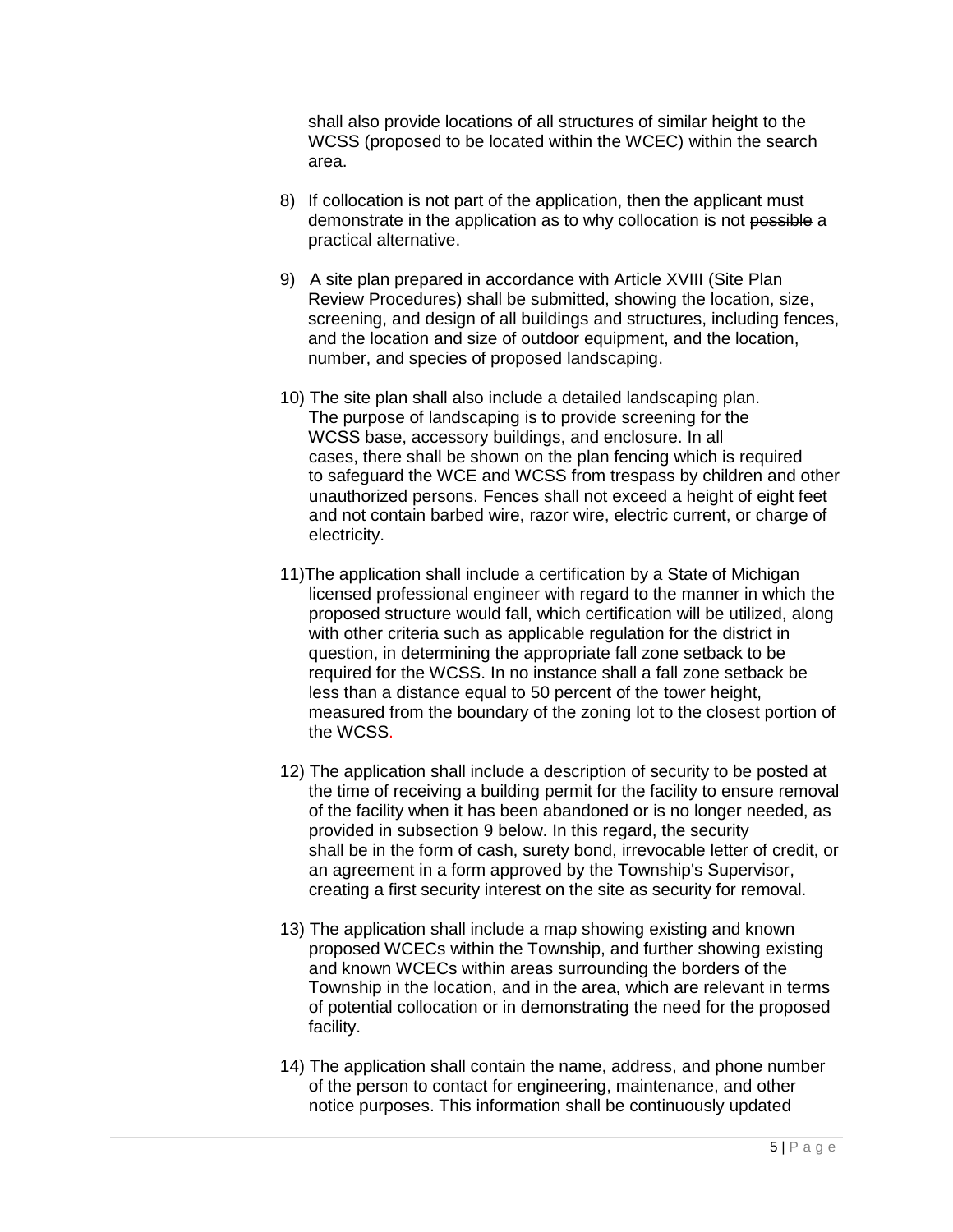during all times the WCEC is on the premises.

- 15) The applicant must include a statement in the application of its good faith intent to allow the collocation of the WCE of other entities, provided that the cost of modifying the WCEC to accommodate the collocation WCE is borne by the collocating entity.
- 16) The applicant shall send a written notice to all potential users of the new WCEC offering an opportunity for collocation. The list of potential users shall be provided by the applicant based on known entities who have requested approval of a WCEC in the past, current FCC license holders, and any other entities requesting to be included on the list. Copies of the notice letters shall be provided to the Township at the time the application is filed. If, during a period of 30 days after the notice letters are sent to potential users, a user or user's request, in writing, to collocate on the new WCEC, the applicant shall accommodate the request(s), unless co-location is not reasonably possible based on the criteria of this subsection.
- 17) Not less than one off-street parking space shall be provided on-site for use by service and public safety vehicles, designed in accordance with the requirements of Article XVII, Section 1706 and Section 1707.
- 18) Adequate ingress and egress to the WCEC by means of clearly limited and defined drives not less than 12 feet wide and of asphalt or concrete construction shall be provided.
- 19) No WCEC shall be placed within a public right-of-way or within a public or private easement.
- 20) New WCECs shall meet the following additional criteria:
	- i. The WCSS shall not exceed 180 feet in height.
	- ii. All WCSSs over 100 feet in height shall be designed for colocation.
	- iii. The construction of the WCSS within an equipment compound shall be of monopole design unless it can be demonstrated that such design is not feasible to accommodate the co-location needs of future wireless communication providers.
	- iv. WCSSs shall not have a shiny or metallic finish.
- 7. Wireless Communication Equipment Compound (WCEC) approval process.
	- a. All WCECs which are located in a zoning district allowing residential development, or which is located within a distance equal to the height of the WCSS as measured from its base from residentially zoned or used property, shall be subject to special condition use permit approval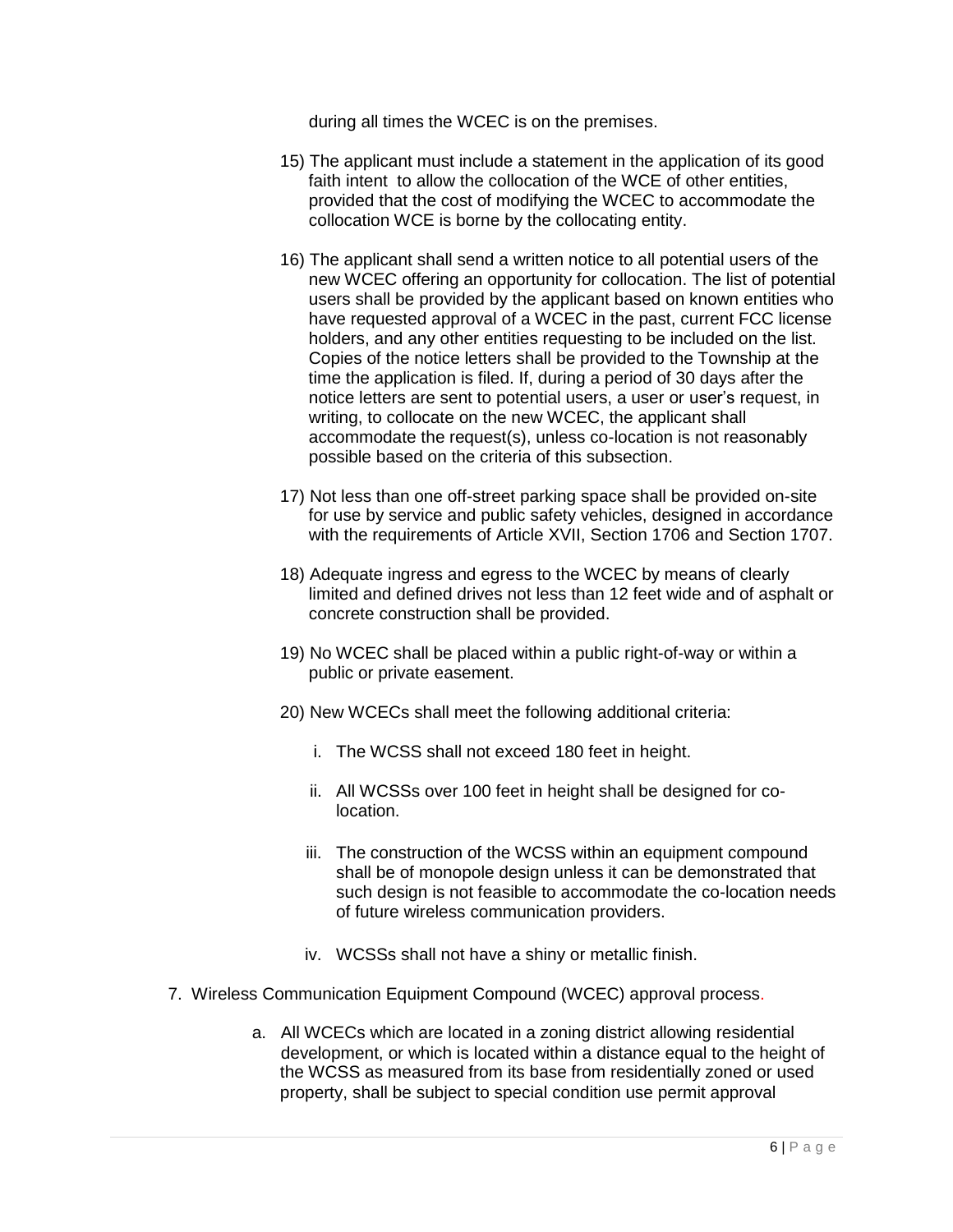procedures outlined in Article XIX and the additional criteria of subsection 6. The Township Building Official shall determine the special condition use permit application is administratively complete within 14 business days of its receipt. The Township Board, upon receipt of the findings and recommendation of the Township Planning Commission, shall approve or deny the application not more than 90 days after the application is considered administratively complete.

- b. The installation of a new WCEC not subject to the requirements of subsection 7a shall be subject to administrative site plan approval by the Township Building Official. The Township Building Official shall determine that the permit application is administratively complete within 14 business days of its receipt. The Township Building Official shall also approve or deny the application not more than 90 days after the application is considered to be administratively complete.
- *8. Review and approval criteria for a new WCEC.*
	- a. new WCEC shall not be approved unless it can be demonstrated by the applicant that there is a need for the new WCEC which cannot be met by placing WCE on an existing WCSS or on other structures or through the replacement of an existing WCSS. Information concerning the following factors shall be considered in determining that such need exists:
		- 1) Insufficient structural capacity of existing WCSSs or other suitable structures, and the infeasibility of reinforcing or replacing an existing WCSS.
		- 2) Unavailability of suitable locations to accommodate system design or engineering on an existing WCSS or other structures.
		- 3) Radio frequency interference or other signal interference problems at existing WCECs or others structures.
		- 4) The refusal of owners or parties who control WCECs or other structures to permit WCE to be attached to such WCECs or structures.
		- 5) Other factors which demonstrate the reasonable need for the new WCEC.
	- b. *Additional criteria for special condition use permit review and approval.*  The installation of a new WCEC as a special condition use as specified in subsection 7a shall also be subject to the following:
		- 1) WCECs shall meet all of the criteria and submittal requirements of subsection 6.
		- 2) WCECs shall be located on lots or parcels of not less than two acres.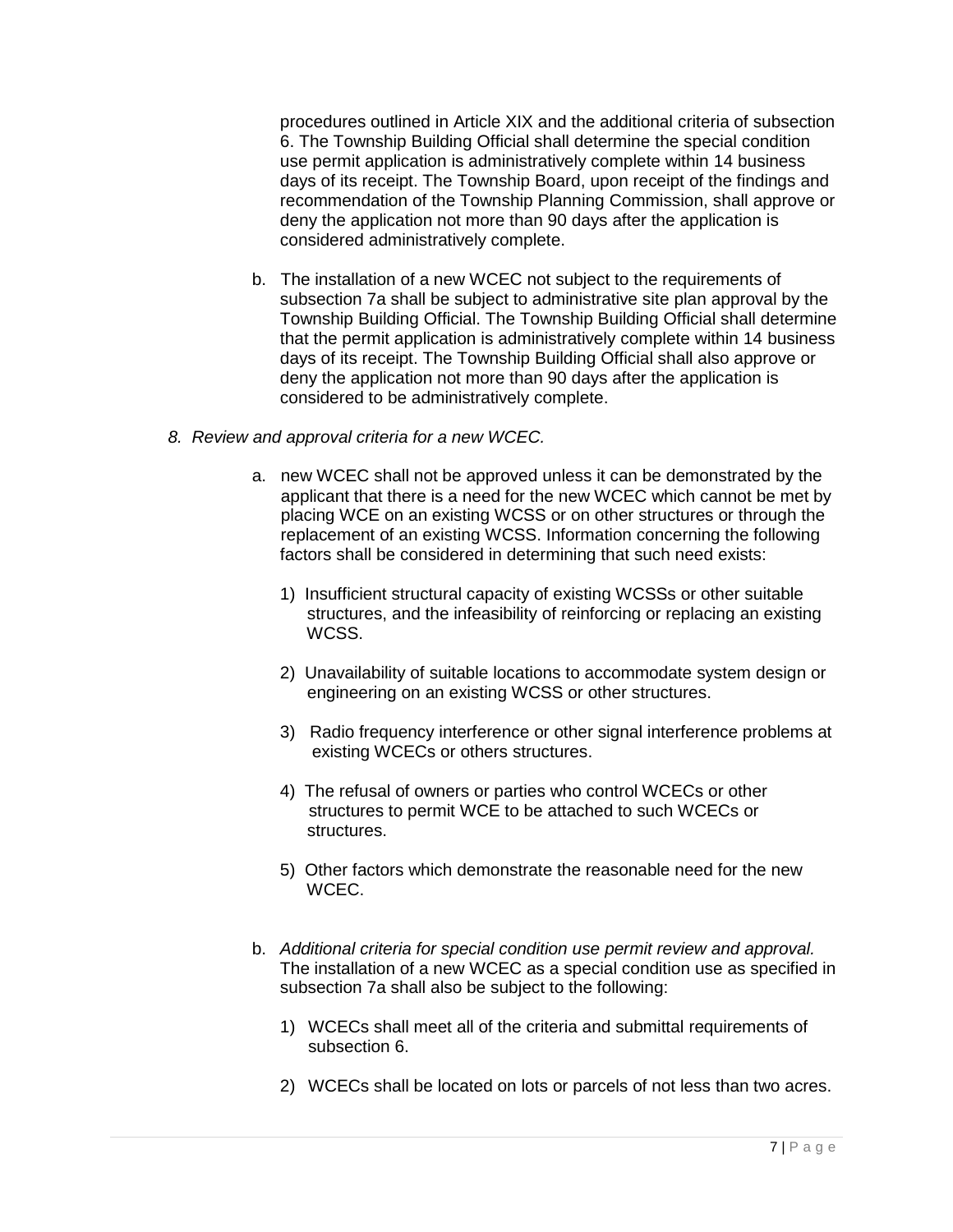- 3) Site selection shall be prioritized on the ownership of site as set forth below. Sites shall be selected in descending order based upon their availability and ability to meet the transmission needs of the applicant. In the event a particular parcel is demonstrated to be unavailable and/or functionally inappropriate for transmission purposes, the applicant shall select the next available and appropriate site from the site options listed below.
	- i. Davison Township
	- ii. Federal, state, or county governmental entities
	- iii. Schools, colleges, and universities
	- iv. Utility companies
	- v. Cemeteries
	- vi. Golf courses and associated facilities (public and private)
	- vii. Publicly owned parks and recreational areas
	- viii.Vacant residentially zoned property not less than ten acres in size
- 4) If the WCEC is not entirely surrounded by commercial or industrial uses, a written justification of the need for this site showing why other non-residential sites are not suitable.
- 5) WCECs proposed to be located on a historic landmark or in a designated historic district may be denied if the WCEC visually detracts from the historic character of the historic district.
- 6) The Planning Commission may require a visual/line of site analysis to enable the Township to assess visual impacts. Such analysis may require the applicant to provide visualization of the WCEC on-site which may include graphic representations or other acceptable methods to demonstrate the visual character of the proposed WCEC.
- 9. Application and approval requirements for replacement WCECs.
	- a. The installation of a replacement WCEC shall be considered to be a permitted use of property, not subject to special condition use permit approval. The Township Building Official shall determine that the application for approval is administratively complete within 14 business days of its receipt. The Township Building Official shall approve or deny the application not more than 90 days after the application is considered administratively complete. Such review by the Township Building Official shall be without notice.
- 10. Removal of abandoned WCECs.
	- a. Any WCEC which is abandoned shall immediately be removed or demolished. For the purposes of this section, abandoned shall mean that no WCE or other commercial antenna has been operational and located on the WCSS for 180 days or more. Where the removal or demolition of an abandoned WCEC has not been lawfully completed within 60 days of the applicable deadline, and after at least 30 days written notice, the Township may remove or secure the removal of the facility or required